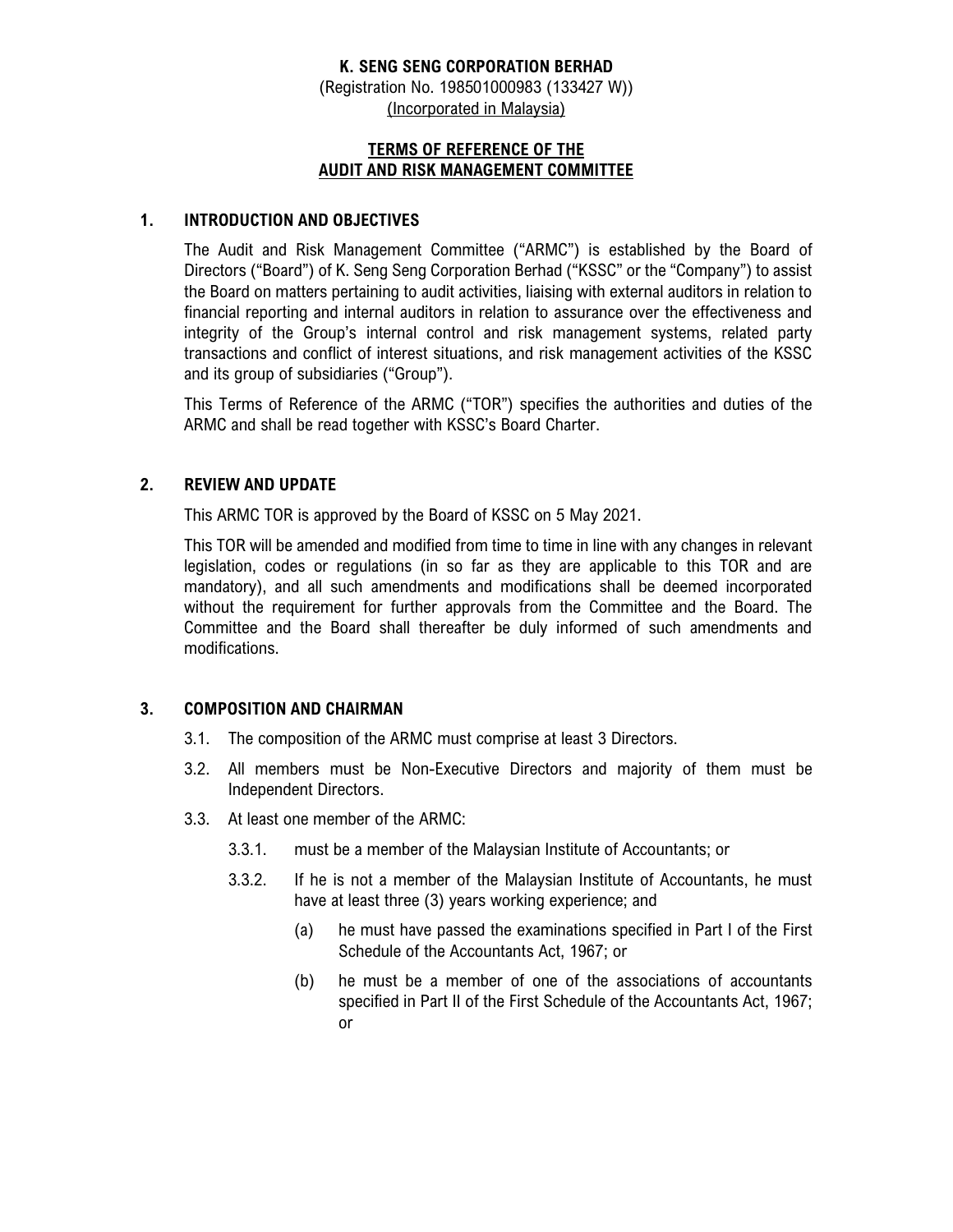- 3.3.3. fulfils such other requirements as prescribed or approved by Bursa Malaysia Securities Berhad<sup>1</sup>.
- 3.4. The ARMC must appoint an ARMC Chairman from amongst its members who is an Independent Director.
- 3.5. In the event of any vacancy in the ARMC that results in a non-compliance with **Paragraph 3.1 to 3.5** above, the vacancy must be filled within 3 months.
- 3.6. The ARMC Chairman shall not be the Board Chairman.
- 3.7. No alternate directors shall be an ARMC member.
- 3.8. A former partner of the external auditors of the Company shall observe a cooling-off period of at least 3 years before being appointed as a member of the ARMC.

A former partner includes any partners of the external audit firm and/or the affiliate firms (including those providing advisory services, tax consulting, etc.)

3.9. All ARMC members shall be financially literate and they shall at minimum be able to read, analyse, and interpret financial statements. ARMC members shall have sufficient understanding of the Group's business. All ARMC shall be competent and are able to understand matters under the purview of the ARMC including the financial reporting process.

# **4. SECRETARY**

The Company Secretary(ies) shall be the secretary(ies) for the ARMC.

# **5. ROLES AND RESPONSIBILITIES**

5.1. In relation to the functions of an audit committee pursuant to Part C, Chapter 15 of the Listing Requirements, the ARMC's functions include the following:

#### 5.1.1. **Financial reporting and external auditing matters**

- 5.1.1.1 Reviewing with the external auditor, the following, and reporting the same to the Board:
	- (a) the audit plan;
	- (b) the external auditor's evaluation of the system of internal controls; and
	- (c) the external auditor's audit report.

<sup>&</sup>lt;sup>1</sup> \* The following qualifications are also acceptable:-

<sup>(</sup>a) a person with a degree/masters/doctorate in accounting or finance and at least 3 years' post qualification experience in accounting or finance; or

<sup>(</sup>b) a person who is a member of any professional accountancy organisation which has been admitted as a full member of the International Federation of Accountants and at least 3 years' post-qualification experience in accounting or finance; or

<sup>(</sup>c) at least 7 years' experience being a chief financial officer of a corporation or having the function of being primarily responsible for the management of the financial affairs of a corporation.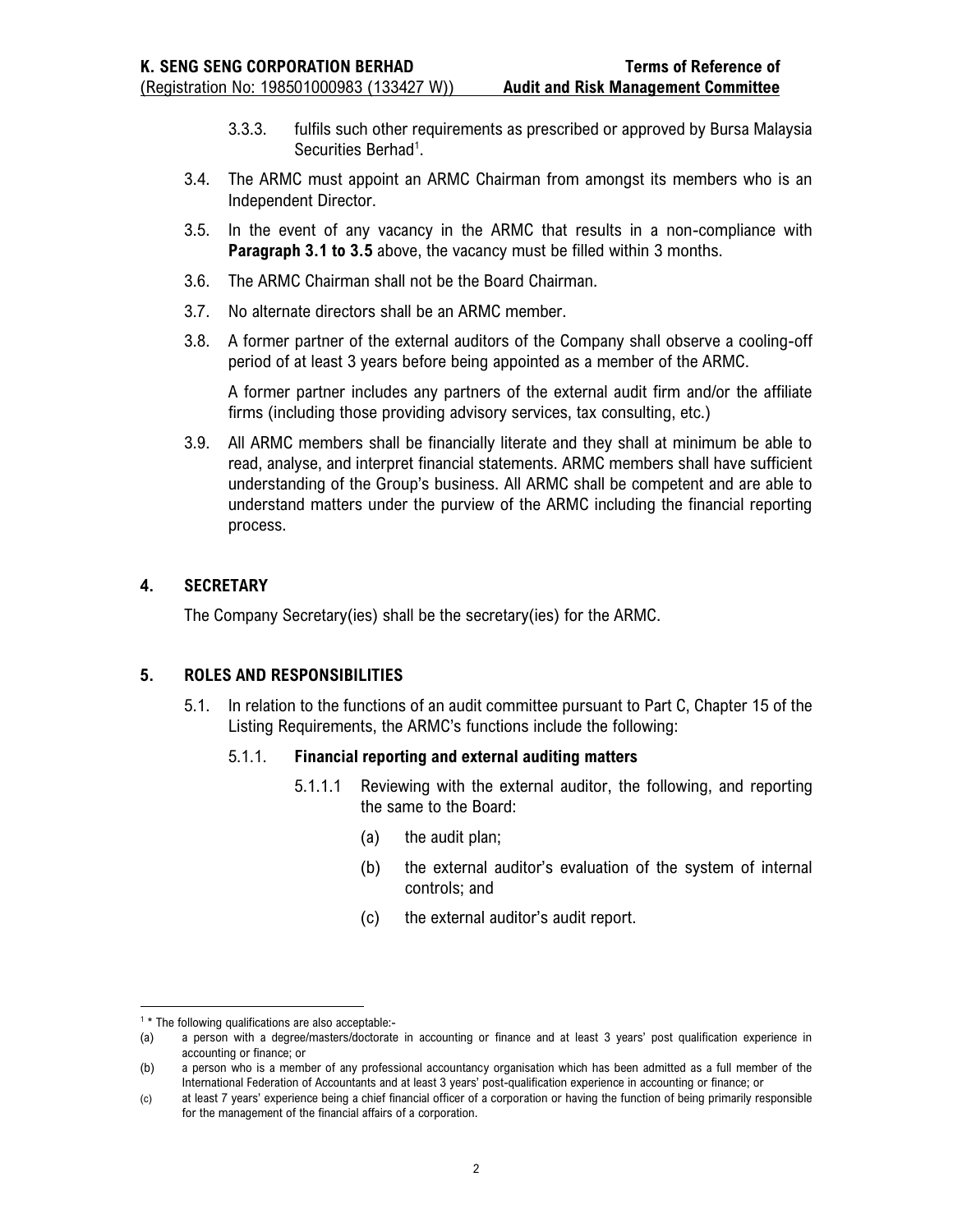- 5.1.1.2 Reviewing the quarterly results and year-end financial statements and making appropriate recommendations to the Board prior to Board's approval, focusing particularly on:
	- (a) changes in or implementation of major accounting policy changes;
	- (b) significant matters highlighted including financial reporting issues, significant judgements made by management, significant and unusual events or transactions, and how these matters are addressed; and
	- (c) compliance with accounting standards and other legal requirements.
- 5.1.1.3 Assessing and recommending matter relating to the appointment of external auditor(s) of the Group, including:
	- (a) reviewing any resignation letter from the external auditor and reporting the same to the Board;
	- (b) reviewing the suitability, objectivity, and independence of the external auditor on an annual basis (including whether there is a reason, supported by grounds, to believe that the incumbent external auditor is not suitable for reappointment) considering the following:
		- (i) the competence and experience, audit quality, and resource capacity of the external auditor;
		- (ii) the audit fees;
		- (iii) the nature and extent of the non-audit services rendered and the appropriateness of the level of fees; and
		- (iv) obtaining written assurance from the external auditor confirming that they are, and have been, independent throughout the conduct of the audit engagement in accordance with the terms of all relevant professional and regulatory requirements.
- 5.1.1.4 Reviewing the assistance given by the Group's employees to the external auditor and reporting the same to the Board.
- 5.1.1.5 Ensuring the external auditor reports directly to the ARMC and meeting with the external auditor without the presence of the Management personnel at least twice a year.
- 5.1.1.6 Establishing a policy on non-audit services which may be provided by the external auditors.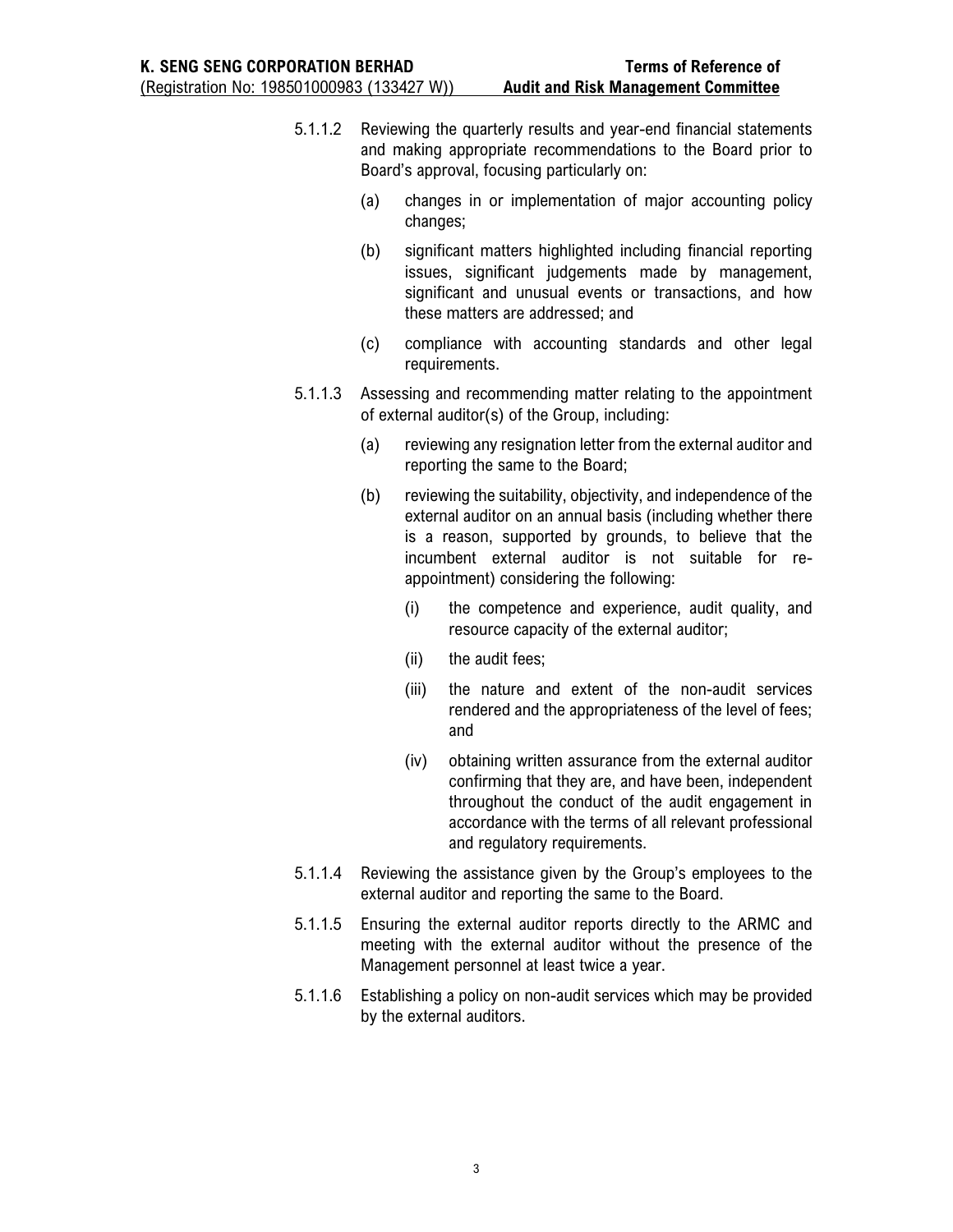### 5.1.2. **Internal auditing matters**

- 5.1.2.1 Reviewing the internal audit plan and processes, the results of the internal audit assessments, investigation undertaken, and whether or not appropriate action is taken on the recommendations of the internal audit function, and reporting the same to the Board.
- 5.1.2.2 Assessing and deciding on matters relating to the internal audit function and its key personnel, including:
	- (a) reviewing the adequacy of the scope, function, independence, competency, and resources of the internal audit function and that it has the necessary authority to carry out its work, and reporting the same to the Board;
	- (b) appointing and removing key personnel of the internal audit function;
	- (c) reviewing whether the internal audit personnel are free from any relationships or conflicts of interest which could impair their objectivity and independence; and
	- (d) reviewing the performance of the internal audit function.
- 5.1.2.3 Ensuring the internal auditor reports directly to the ARMC and meeting with the internal auditor without the presence of the Management personnel at least once a year.

# 5.1.3. **Conflict of interest and related party transactions**

5.1.3.1 Reviewing any related party transaction and conflict of interest situation that may arise within the Group, including any transaction, procedures, or course of conduct that raises questions of management integrity and reporting the same to the Board on a quarterly basis.

> The ARMC shall review all conflict of interest situations declared to the Board pursuant to the Board Charter and advise, where appropriate, measures to address the situations.

- 5.1.4. The ARMC shall review the implementation of action plans addressing the findings and recommendations by external and internal auditors.
- 5.1.5. The ARMC should appropriately communicate its insights, views, and concerns about relevant transactions, events, or matter which may have an effect on the audit to the internal and/ or external auditors.
- 5.1.6. The ARMC should ensure there is co-ordination between the external and internal auditors.
- 5.1.7. The ARMC through the ARMC Chairman receives whistleblowing reports via the Group's Whistleblowing Policy. The ARMC reviews such reports and any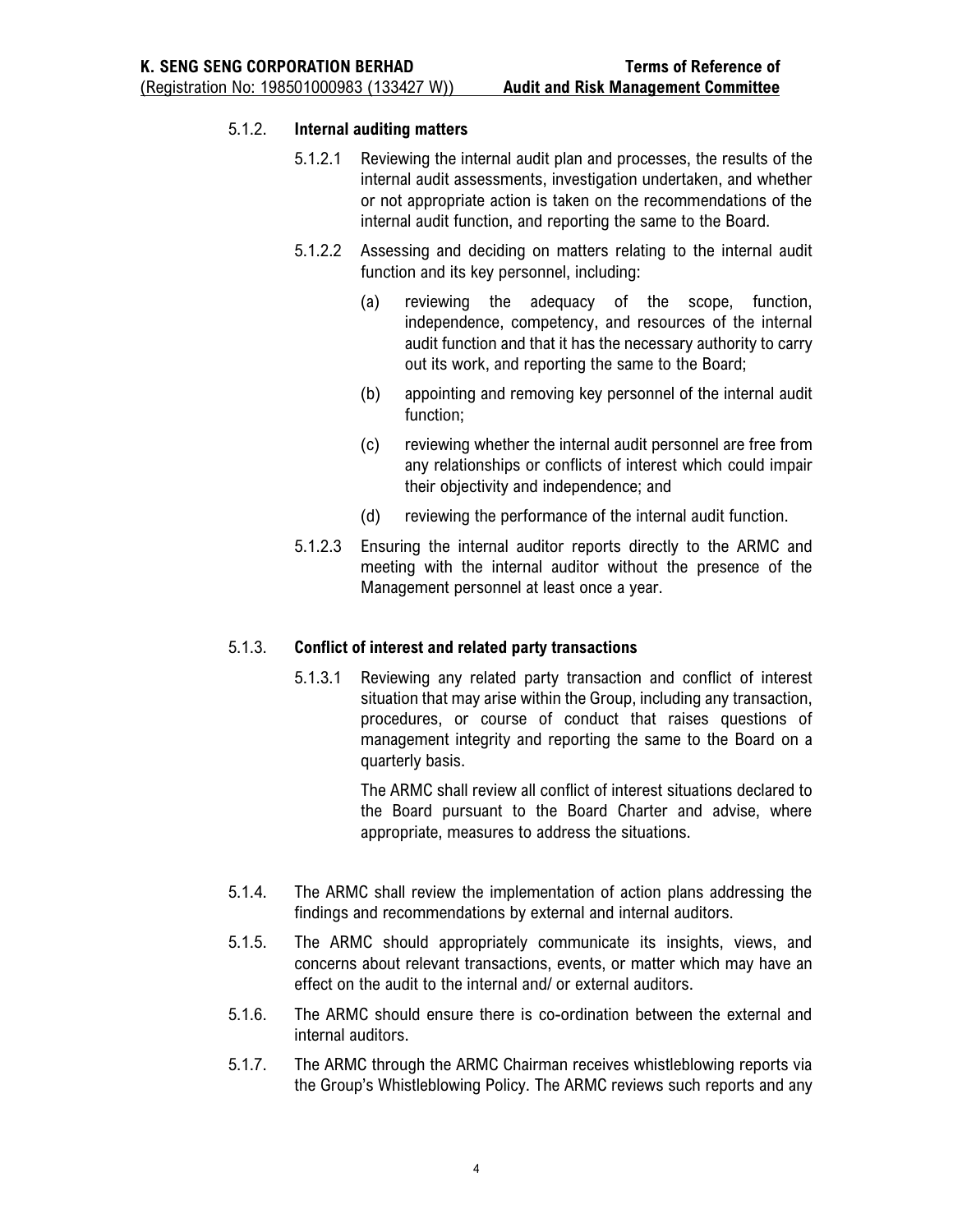other reports concerning significant breaches of applicable laws, regulations, or the Group's policies and procedures as escalated to the ARMC.

5.1.8. The ARMC shall report to the Board any cases of significant non-compliance with laws and regulations (e.g., corruption, fraud, or criminal activities) and, if appropriate, to the relevant authorities.

> Where the ARMC is of the view that a matter reported by it to the Board has not been satisfactorily resolved resulting in a breach of the Listing Requirements, the ARMC must promptly report such matter to Bursa Malaysia Securities Berhad.

- 5.2. In relation to risk management matters, the ARMC's functions include the following:
	- 5.2.1. reviewing the design adequacy and implementation effectiveness of the Group's risk management and internal control systems, including the establishment of a risk management framework. The Group's overall risk management and internal control systems shall consider aspects of enterprise-wide risks (e.g., strategic, operational, financial, compliance risk), sustainability risks and opportunities (e.g., economic, environmental, and social risks and opportunities), and fraud and corruption risks (e.g., fraud, bribery, and corruption risks);
	- 5.2.2. reviewing and recommending the Group's risk appetite for the Board's approval;
	- 5.2.3. assisting the Board in its review of the strategic plan, considering long-term value creation and sustainability;
	- 5.2.4. ensuring adequate risk assessment is undertaken for any strategic or significant projects or investments to be proposed to the Board;
	- 5.2.5. reviewing the following on an annual basis and report the same to the Board:
		- (a) the Group's enterprise-wide risk management assessment in determining the Group's principal risks, including the policies, measures undertaken, and performance thereof.

The assessment shall include consideration of corruption risks of the Group.

- (b) the Group's materiality assessment in determining the Group's material economic, environmental, and social risks and opportunities, including the policies, measures undertaken, and performance thereof; and
- 5.2.6. overseeing any non-compliance issues pertaining to applicable laws and regulations and significant policies adopted by the Group, including the Group Code of Ethics and Anti-Bribery and Corruption Policy.
- 5.3. The ARMC shall also review the Group's Employee Share Option Scheme ("ESOS"), if any, at least annually to ensure it is in compliance with applicable ESOS Bye-Laws; or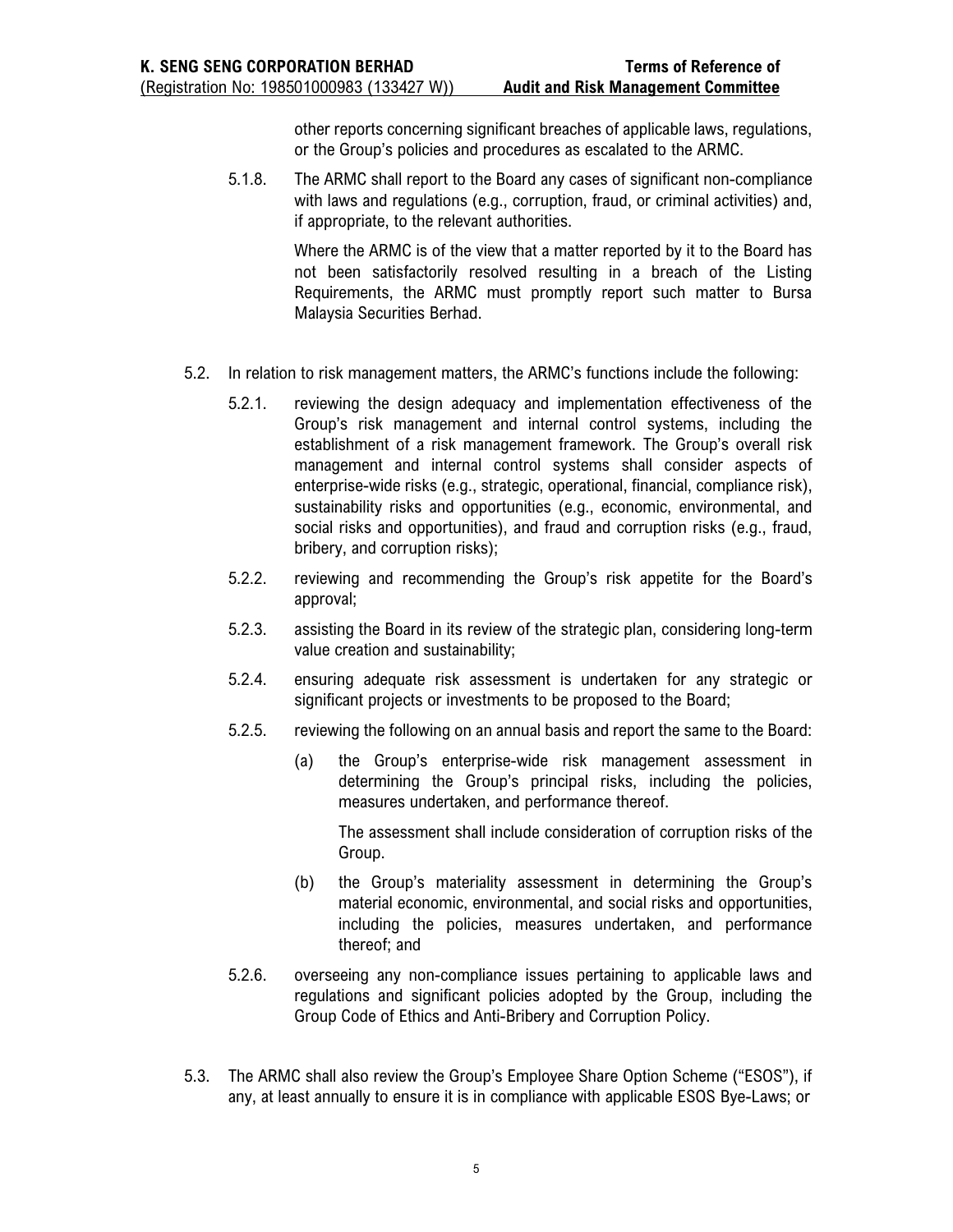5.4. The ARMC shall oversee the preparation of the Audit Committee Report, Statement on Risk Management and Internal Controls, and Sustainability Statement in accordance with the Listing Requirements, for the Board's approval for inclusion in the Company's annual report.

# **6. AUTHORITY**

- 6.1. The ARMC is authorised by the Board to investigate any activity within its Terms of Reference and shall have adequate resources and full and unrestricted access to any information of the Group and to the internal and external auditors and all employees in performing its duties.
- 6.2. The ARMC is also authorised by the Board to obtain external legal advice, advice from external parties with the relevant experience, or other independent professional advice, if necessary.
- 6.3. The ARMC is authorised to have direct communication channels and to convene meetings with the external auditors, the internal auditors, or both, without the presence of other Board members or employees.

# **7. PROCEDURES OF THE ARMC**

### 7.1. **Meeting Procedures:**

- 7.1.1. The ARMC shall meet at least once every quarter.
- 7.1.2. Unless where unavoidable, ARMC meeting agenda and meeting papers are to be circulated at least seven (7) days prior to the meeting.
- 7.1.3. A member of the ARMC may at any time call for a meeting of the ARMC.
- 7.1.4. A notice calling for a meeting of the ARMC shall be given to its members at least three (3) days before the meeting or at shorter notice as the ARMC members shall determine or agree.
- 7.1.5. The quorum of an ARMC meeting shall be two (2) members and the majority of members present must be Independent Directors.
- 7.1.6. The ARMC Chairman shall preside at all ARMC meetings. In the absence of the ARMC Chairman, a chairman who is an Independent Director shall be appointed from amongst the members present.
- 7.1.7. ARMC meetings shall be attended only by ARMC members while other individuals may be invited by the ARMC to attend sessions on relevant matters. The meeting chairman shall exercise the right to require invitees to leave the meeting where necessary.
- 7.1.8. Questions arising at any ARMC meeting shall be decided by a majority of votes of members present. The meeting chairman shall have a casting vote in case of an equality of votes.